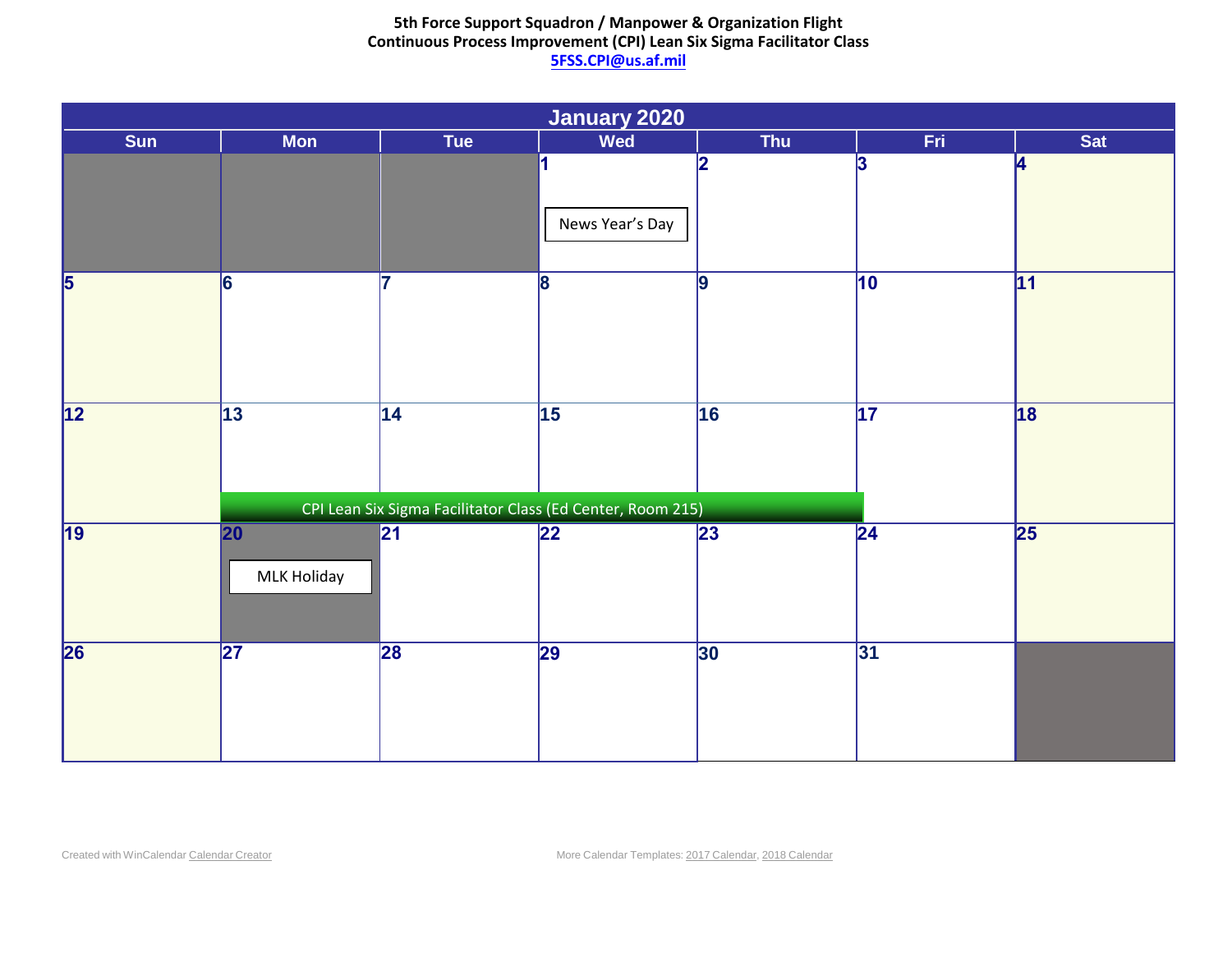| February 2020           |                       |                                                                               |                 |                 |                   |                 |  |  |
|-------------------------|-----------------------|-------------------------------------------------------------------------------|-----------------|-----------------|-------------------|-----------------|--|--|
| Sun                     | <b>Mon</b>            | Tue                                                                           | <b>Wed</b>      | <b>Thu</b>      | Fri               | Sat             |  |  |
|                         |                       |                                                                               |                 |                 |                   | 1               |  |  |
| $\overline{\mathbf{2}}$ | 3                     | <b>4</b>                                                                      | 5               | 6               | 17                | $\mathbf{8}$    |  |  |
| $\overline{9}$          | 10                    | $\overline{11}$<br>CPI Lean Six Sigma Facilitator Class (Ed Center, Room 215) | $\overline{12}$ | $\overline{13}$ | 14 <br>Family Day | $\sqrt{15}$     |  |  |
| 16                      | 17 <br>Presidents Day | 18                                                                            | $\overline{19}$ | $\overline{20}$ | $\overline{21}$   | $\overline{22}$ |  |  |
| $\overline{23}$         | $\overline{24}$       | $\overline{25}$                                                               | $\overline{26}$ | $\overline{27}$ | 28                | $\overline{29}$ |  |  |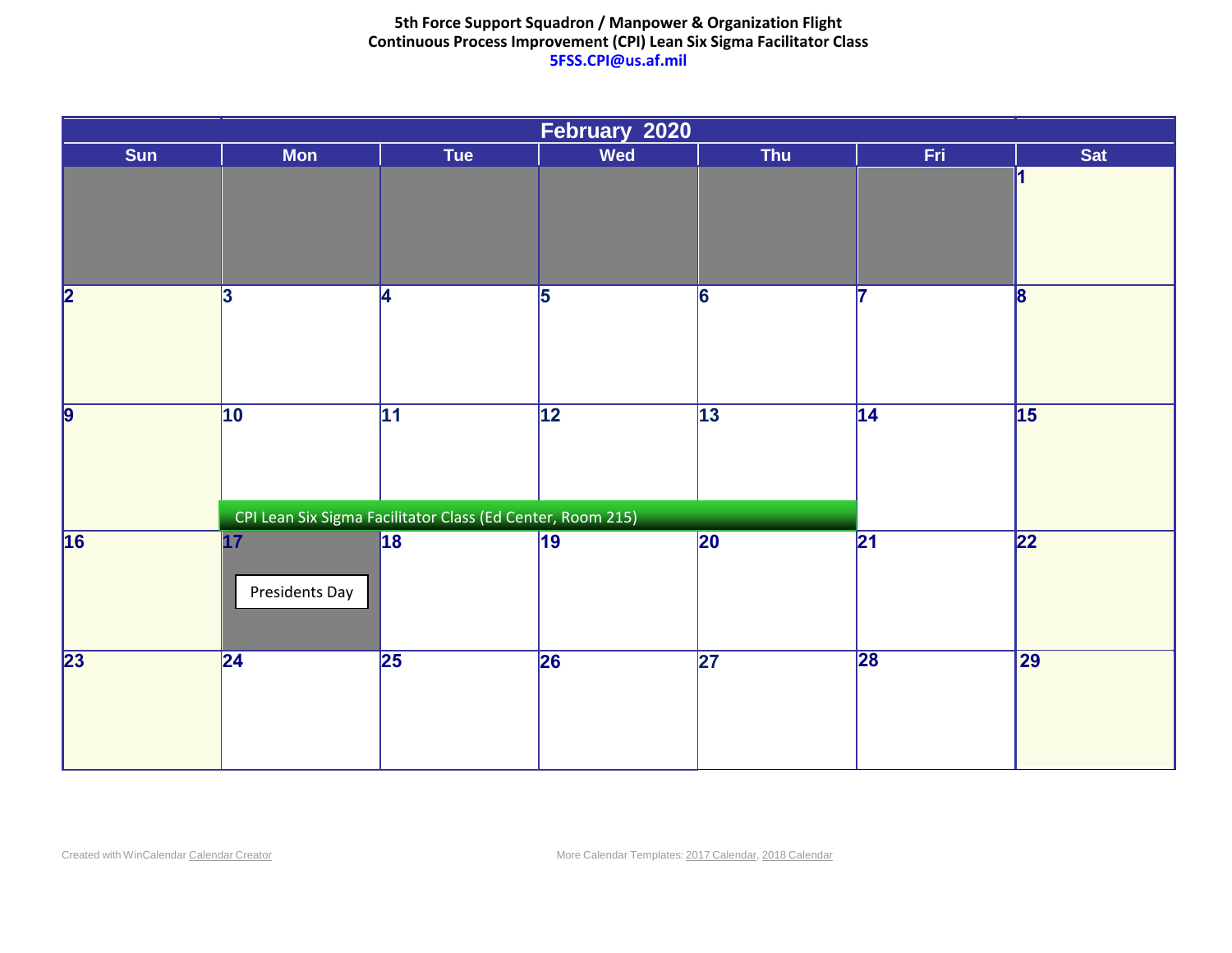|                         | <b>March 2020</b> |                                                                               |                 |                         |                 |                 |  |  |  |
|-------------------------|-------------------|-------------------------------------------------------------------------------|-----------------|-------------------------|-----------------|-----------------|--|--|--|
| Sun                     | <b>Mon</b>        | Tue                                                                           | Wed             | Thu                     | Fri             | Sat             |  |  |  |
| 11                      | 2                 | $\overline{\mathbf{3}}$                                                       | 4               | $\overline{\mathbf{5}}$ | 6               |                 |  |  |  |
| $\overline{\mathbf{8}}$ | $\overline{9}$    | $\overline{10}$                                                               | $\overline{11}$ | $\overline{12}$         | $\overline{13}$ | $\overline{14}$ |  |  |  |
| $\overline{15}$         | 16                | $\overline{17}$                                                               | 18              | $\overline{19}$         | $\overline{20}$ | $\overline{21}$ |  |  |  |
| $\overline{22}$         | $\overline{23}$   | $\overline{24}$<br>CPI Lean Six Sigma Facilitator Class (Ed Center, Room 215) | $\overline{25}$ | $\overline{26}$         | $\overline{27}$ | 28              |  |  |  |
| 29                      | 30                | 31                                                                            |                 |                         |                 |                 |  |  |  |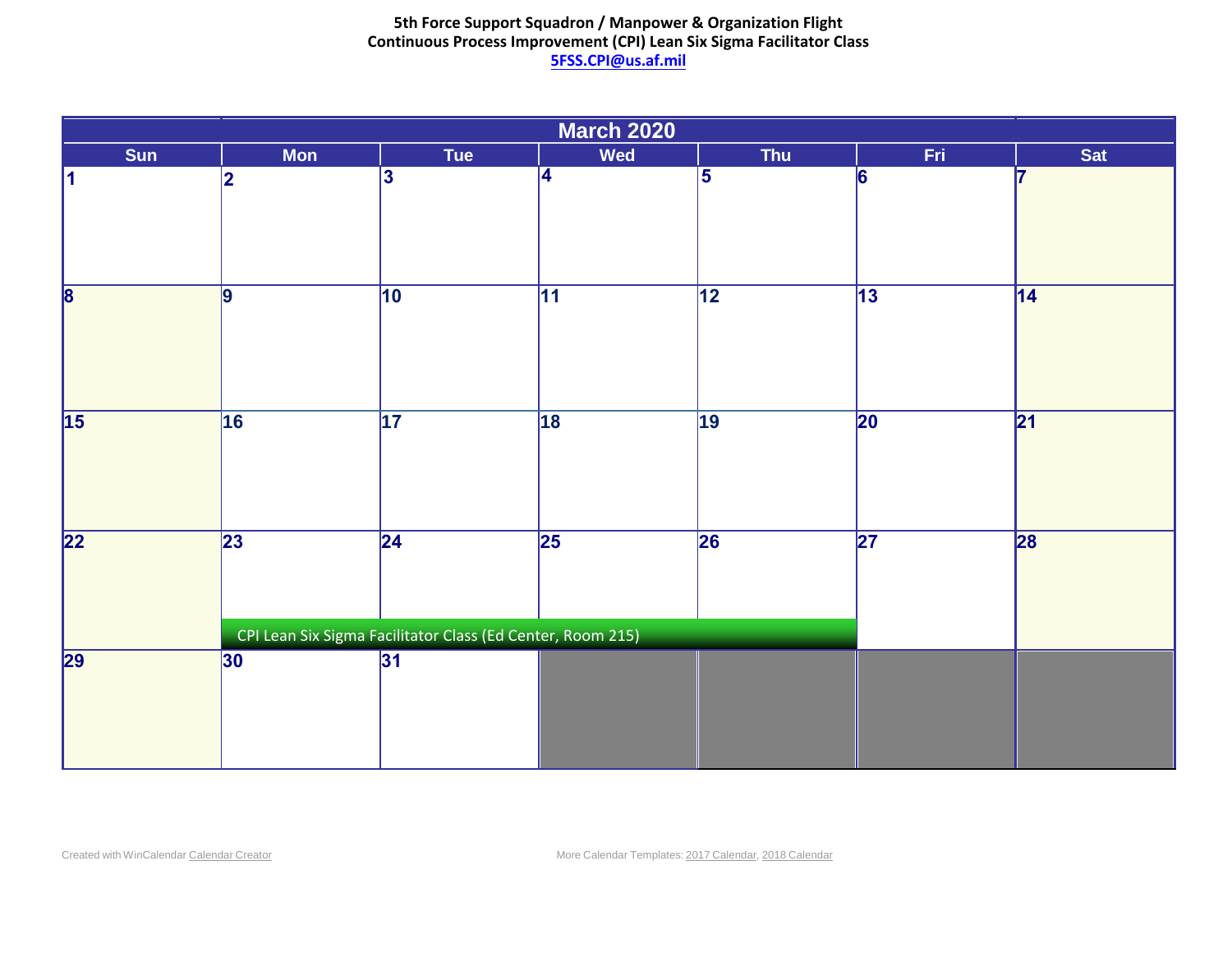| <b>April 2020</b> |                 |                 |                                                                           |                 |                 |                 |  |  |
|-------------------|-----------------|-----------------|---------------------------------------------------------------------------|-----------------|-----------------|-----------------|--|--|
| Sun               | <b>Mon</b>      | Tue             | Wed                                                                       | Thu             | Fri             | Sat             |  |  |
|                   |                 |                 |                                                                           | 2               | $\vert$ 3       | 4               |  |  |
| $\overline{5}$    | $\overline{6}$  | 17              | $\overline{8}$                                                            | 9               | $ 10\rangle$    | $\overline{11}$ |  |  |
| $\overline{12}$   | $\sqrt{13}$     | $\overline{14}$ | $\sqrt{15}$<br>CPI Lean Six Sigma Facilitator Class (Ed Center, Room 215) | 16              | $\overline{17}$ | 18              |  |  |
| $\overline{19}$   | 20              | $\overline{21}$ | $\overline{22}$                                                           | $\overline{23}$ | $\overline{24}$ | $\overline{25}$ |  |  |
| 26                | $\overline{27}$ | 28              | $\overline{29}$                                                           | 30              |                 |                 |  |  |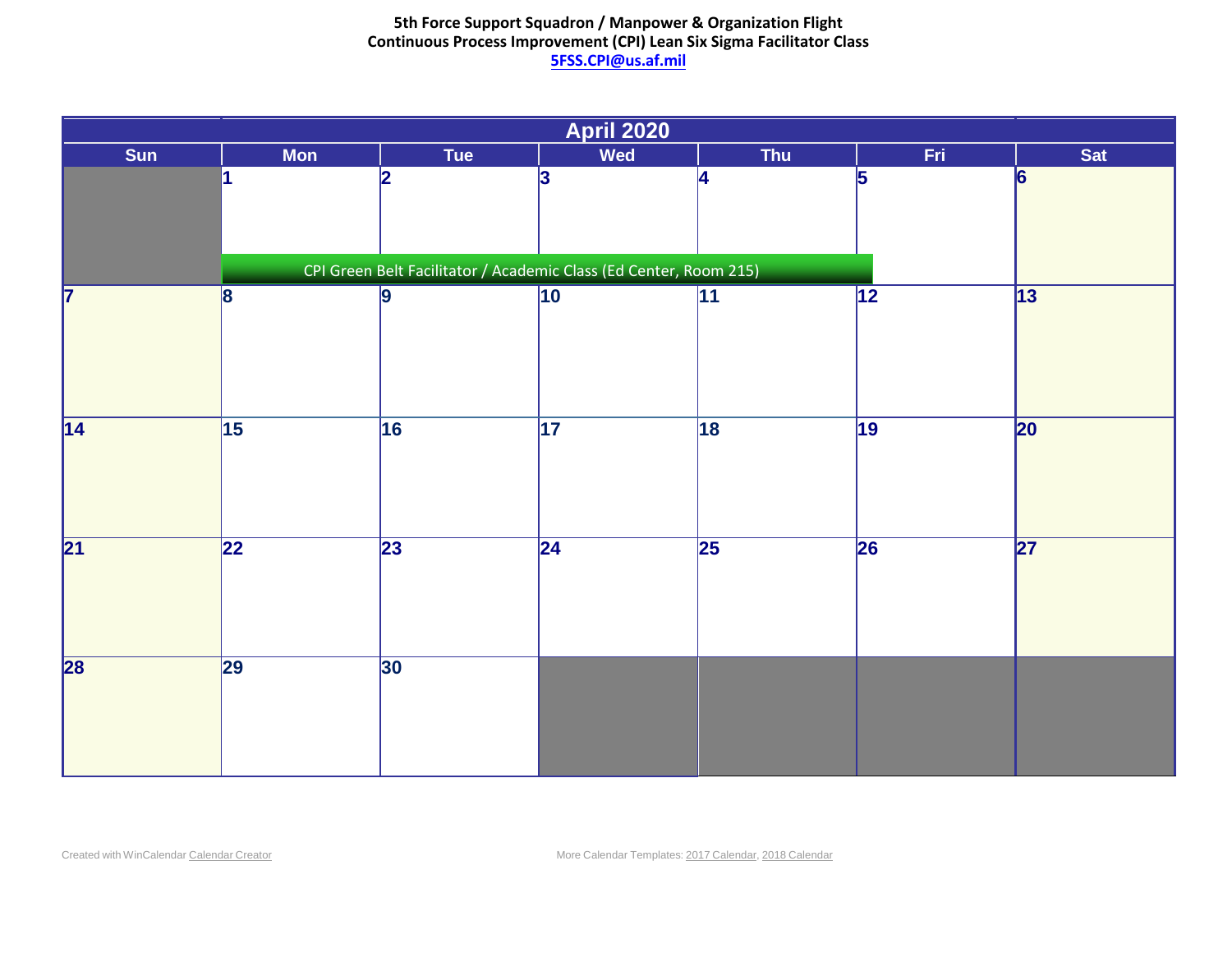| <b>May 2020</b>         |                                                 |                                                                               |                 |                 |                         |                 |  |  |
|-------------------------|-------------------------------------------------|-------------------------------------------------------------------------------|-----------------|-----------------|-------------------------|-----------------|--|--|
| Sun                     | <b>Mon</b>                                      | Tue                                                                           | Wed             | Thu             | Fri                     | Sat             |  |  |
|                         |                                                 |                                                                               |                 |                 | 1                       | 12              |  |  |
| $\overline{\mathbf{3}}$ | 4                                               | 5                                                                             | $\vert 6 \vert$ |                 | 8                       | $\vert 9 \vert$ |  |  |
| $\overline{10}$         | $\overline{11}$                                 | $\overline{12}$                                                               | $\overline{13}$ | 14              | $\overline{15}$         | 16              |  |  |
| $\overline{17}$         | 18                                              | $\overline{19}$<br>CPI Lean Six Sigma Facilitator Class (Ed Center, Room 215) | $\overline{20}$ | $\overline{21}$ | 22<br><b>Family Day</b> | 23              |  |  |
| 24/31                   | $\overline{\mathbf{25}}$<br><b>Memorial Day</b> | 26                                                                            | $\overline{27}$ | 28              | $\overline{29}$         | 30              |  |  |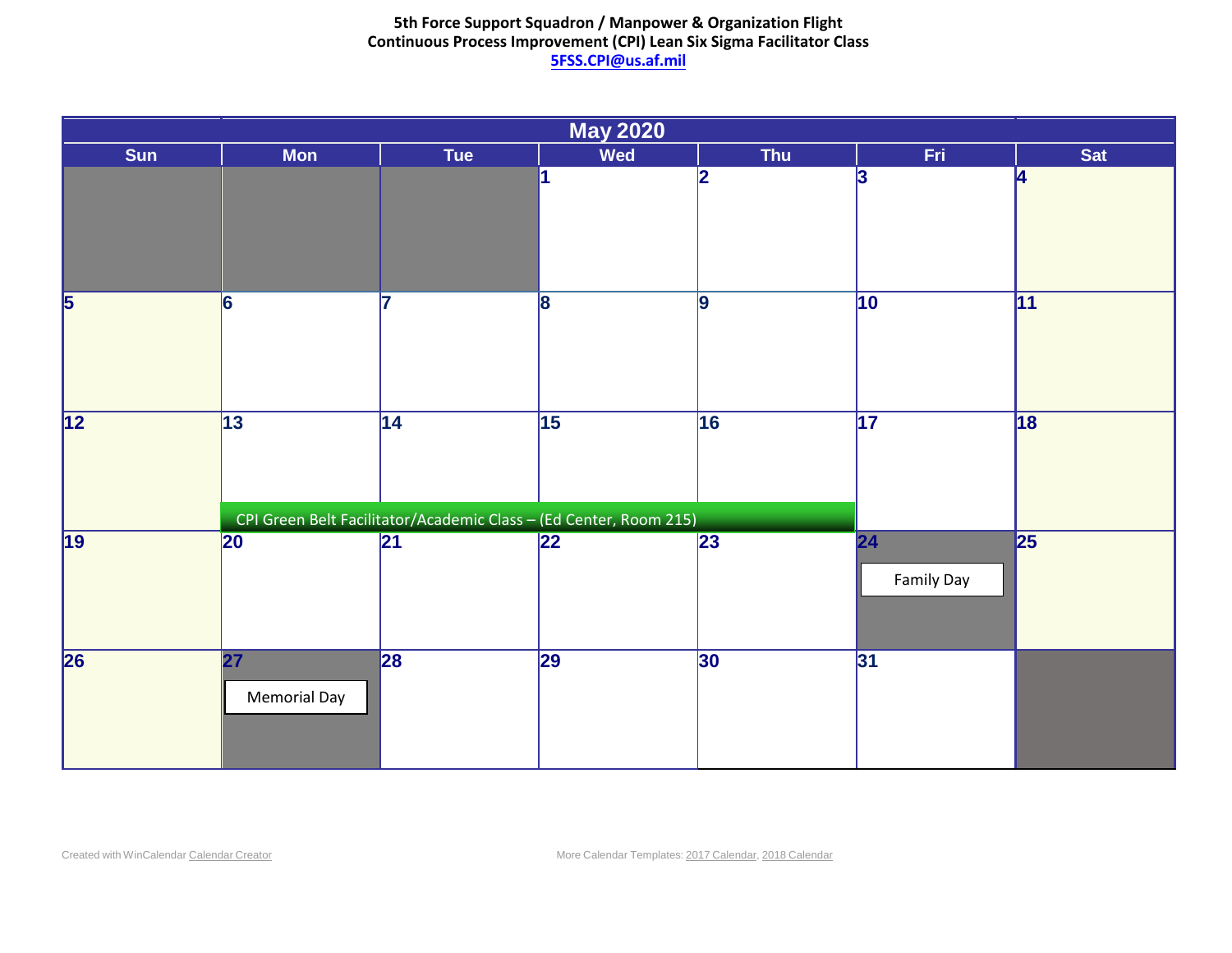| <b>June 2020</b>        |                 |                 |                                                                               |                         |                 |                 |  |  |
|-------------------------|-----------------|-----------------|-------------------------------------------------------------------------------|-------------------------|-----------------|-----------------|--|--|
| Sun                     | <b>Mon</b>      | Tue             | <b>Wed</b>                                                                    | Thu                     | Fri.            | Sat             |  |  |
|                         | $\overline{1}$  | 2               | $\overline{3}$                                                                | $\overline{\mathbf{4}}$ | $\overline{5}$  | 6               |  |  |
| $\overline{\mathbf{z}}$ | $\overline{8}$  | $\overline{9}$  | $\overline{10}$                                                               | $\overline{11}$         | $\overline{12}$ | $\sqrt{13}$     |  |  |
| $\overline{14}$         | $\sqrt{15}$     | 16              | $\overline{17}$<br>CPI Lean Six Sigma Facilitator Class (Ed Center, Room 215) | 18                      | $\overline{19}$ | $\overline{20}$ |  |  |
| $\overline{21}$         | $\overline{22}$ | $\overline{23}$ | $\overline{24}$                                                               | $\overline{25}$         | 26              | $\overline{27}$ |  |  |
| $\overline{28}$         | $\overline{29}$ | 30              |                                                                               |                         |                 |                 |  |  |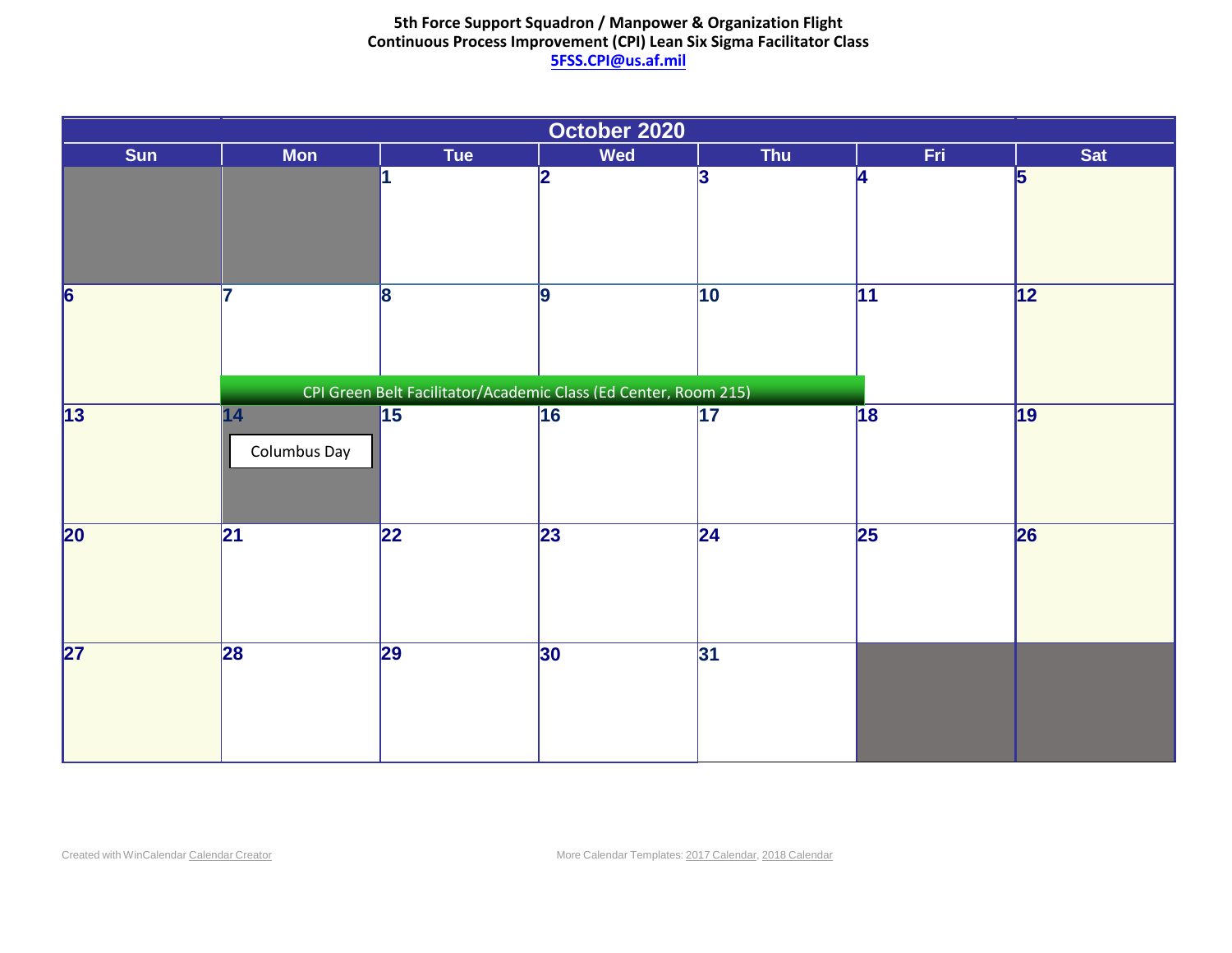| November 2020           |             |                 |                                                            |                 |                 |                 |  |  |
|-------------------------|-------------|-----------------|------------------------------------------------------------|-----------------|-----------------|-----------------|--|--|
| Sun                     | <b>Mon</b>  | Tue             | <b>Wed</b>                                                 | Thu             | Fri             | Sat             |  |  |
| $\overline{\mathbf{1}}$ | 2           | 3               | $\overline{4}$                                             | 5               | 6               |                 |  |  |
| $\overline{\mathbf{8}}$ | 9           | $\overline{10}$ | $\overline{11}$<br><b>Veterans Day</b>                     | $\overline{12}$ | $\overline{13}$ | $\vert$ 14      |  |  |
| 15                      | 16          | $\overline{17}$ | 18                                                         | $\overline{19}$ | $\overline{20}$ | $\overline{21}$ |  |  |
| $\overline{22}$         |             |                 | CPI Lean Six Sigma Facilitator Class (Ed Center, Room 215) | 26              | 27              | 28              |  |  |
|                         | $\sqrt{23}$ | 24              | $\overline{25}$                                            | Thanksgiving    | Family Day      |                 |  |  |
| 29                      | 30          |                 |                                                            |                 |                 |                 |  |  |